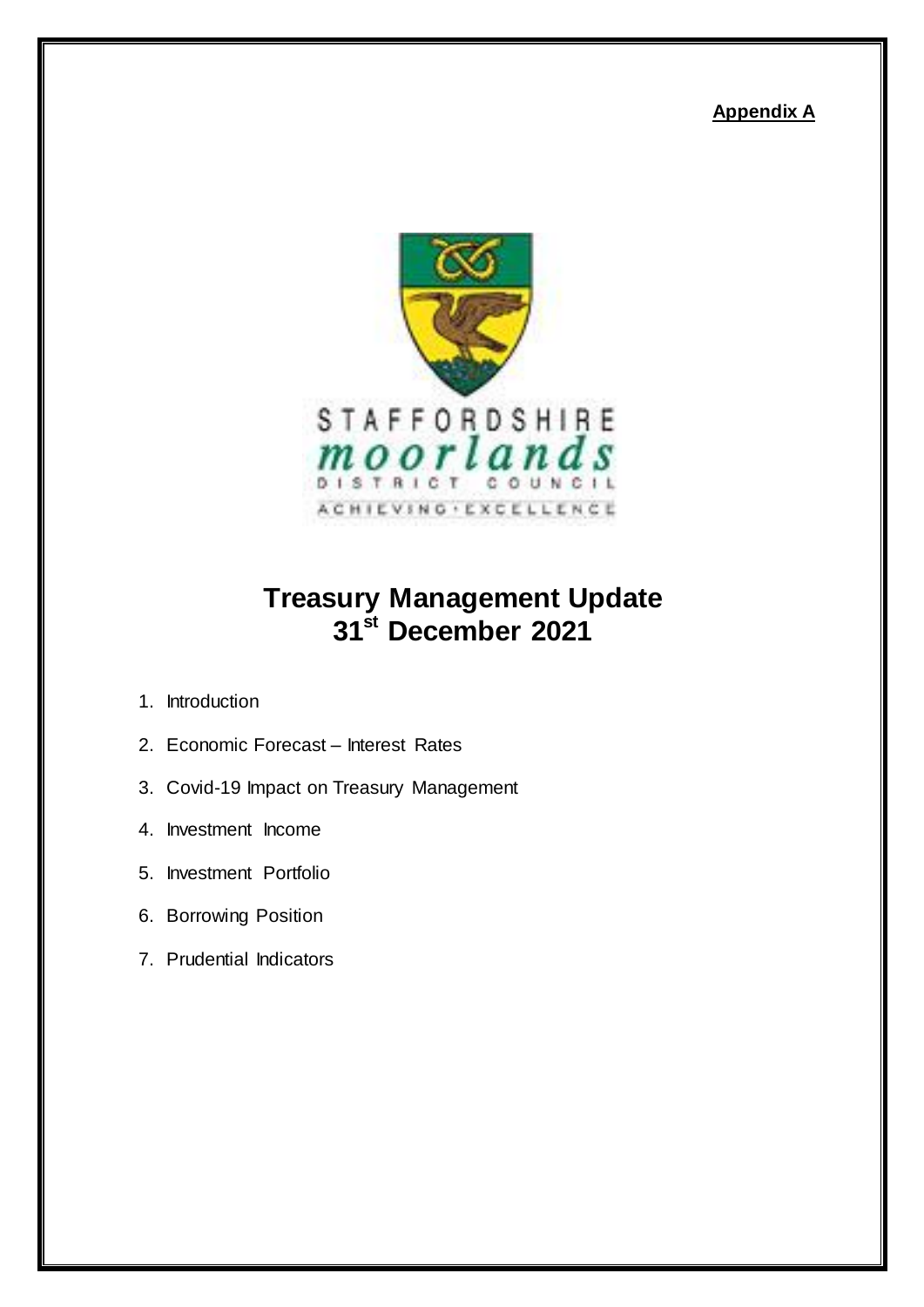### **1. Introduction**

- 1.1. Treasury Management is defined as "The management of the Authority's investments and cash flows, its banking, money market and capital market transactions; the effective control of the risks associated with those activities; and the pursuit of optimum performance consistent with those risks".
- 1.2. The Council has adopted CIPFA's revised Code of Practice for Treasury Management which recommends that Members should be updated on Treasury Management activities at least twice a year.
- 1.3. The Audit & Accounts Committee has delegated responsibility for scrutinising the treasury function. The Committee's role includes approval of the annual treasury management strategy and scrutiny of operational treasury management reports. Decisions taken by the Audit & Accounts Committee are reported to full Council.
- 1.4. The Treasury Management Strategy Statement (TMSS) for 2021/22 was approved by Council on 12<sup>th</sup> February 2021. This report details treasury  $m_{\text{an}}$  performance up to the 31st December 2021 and projects forward for the remainder of the financial year.

## **2. Economic Forecast – Interest Rates**

| %                | Mar-<br>22 | Jun-<br>22 | Sep-<br>22 | Dec-<br>22 | Mar-<br>23 | Jun-<br>23 | Sep-<br>23 | Dec-<br>23 | Mar-<br>24 | Jun-<br>24 | Sep-<br>24 | Dec-<br>24 | Mar-<br>25 |
|------------------|------------|------------|------------|------------|------------|------------|------------|------------|------------|------------|------------|------------|------------|
| <b>Bank Rate</b> | 0.25       | 0.50       | 0.50       | 0.50       | 0.75       | 0.75       | 0.75       | 0.75       | 1.00       | 1.00       | 1.00       | 1.00       | 1.25       |
| 5yr PWLB<br>rate | 1.50       | .50        | 1.60       | 1.60       | 1.70       | 1.80       | 1.80       | 1.80       | 1.90       | 1.90       | 1.90       | 2.00       | 2.00       |
| 10r PWLB<br>rate | 1.70       | .80        | 1.80       | 1.90       | 1.90       | 2.00       | 2.00       | 2.00       | 2.10       | 2.10       | 2.10       | 2.20       | 2.30       |

2.1. The Council's treasury advisers, Link Asset Services ('Link'), provide the latest bank rate and PWLB (Public Works Loan Board) forecast:

2.2. The Bank of England base rate increased from 0.10% to 0.25% in December 2021. Investment returns may therefore see a small increase during the last quarter of the year. Further base rate increases are anticipated over the medium term. PWLB rates are also forecast to increase slowly over the same time period.

# **3. Covid-19 impact on Treasury Management**

3.1. High volumes of income and expenditure continued to flow through the Council's instant access accounts throughout the year while the Council acted as an agent of central government in the delivery of the various Business Grant schemes. The counterparty limits in the 2021/22 Treasury Management Strategy Statement were set to be flexible to respond to this situation specifically; since the last report, the current account balance exceeded the limit by 11% for 4 days during October.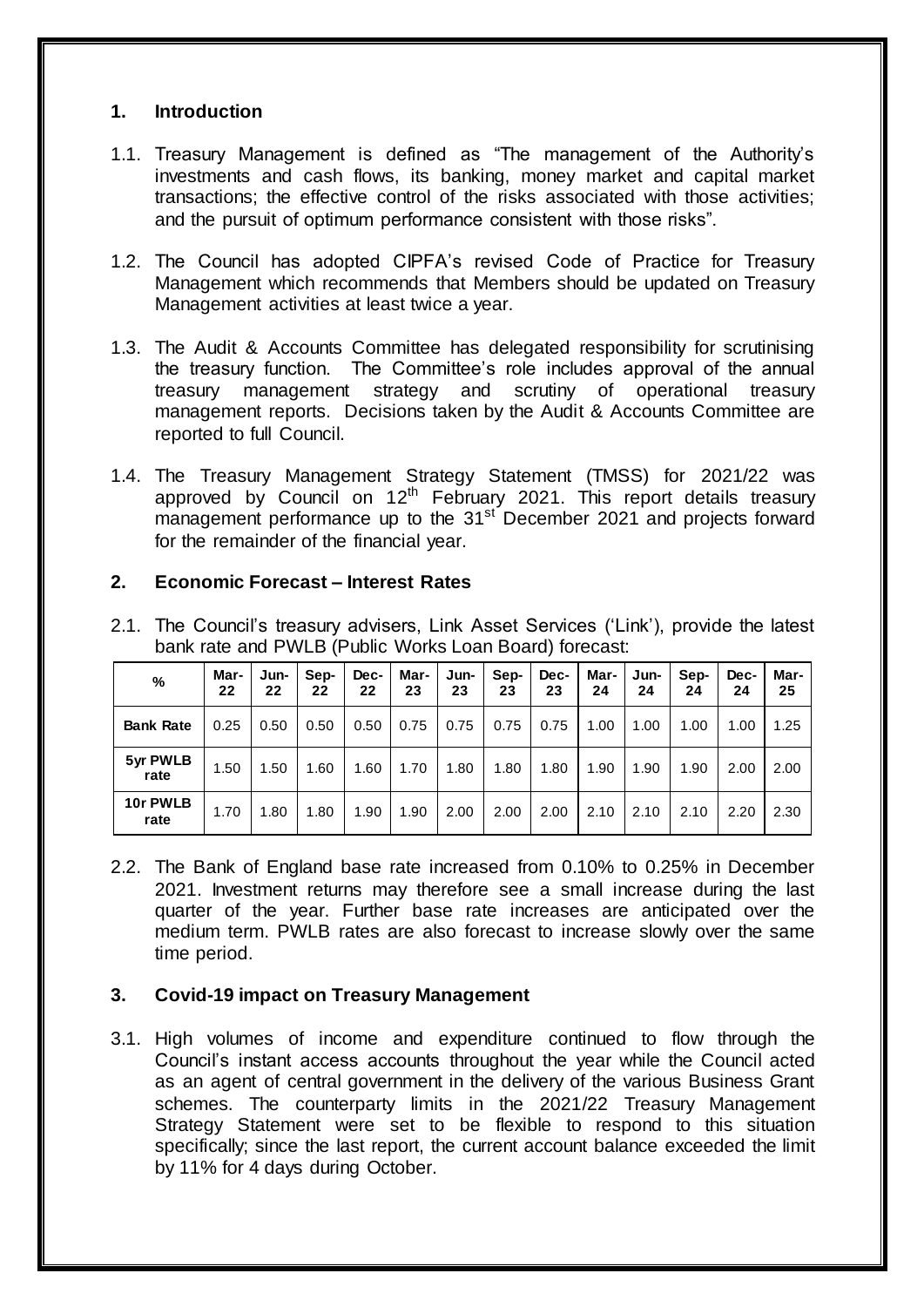### **4. Investment Income**

- 4.1. Interest earned on investment deposits up to 31<sup>st</sup> December totalled £20,960. The Council has budgeted to receive £20,710 in investment income in 2021/22. The budget was set with an expectation of very low interest rates of near zero. A small surplus of £6,450 is anticipated against the budget at end of the year.
- 4.2. The average interest rate achieved on the Council's investments is boosted by the better rates achieved in the Council's notice accounts compared to the instant access average.

| Average interest rate period                     | Average<br>Rate<br>Apr-Jun | Average<br>Rate<br><b>Jul-Sept</b> | Average<br>Rate<br><b>Oct-Dec</b> |
|--------------------------------------------------|----------------------------|------------------------------------|-----------------------------------|
| <b>Overall</b>                                   | 0.14%                      | 0.14%                              | 0.14%                             |
| Long-term fixed (>364 days)                      | n/a                        | n/a                                | n/a                               |
| Short-term fixed/ notice accounts (<364<br>days) | 0.35%                      | 0.37%                              | 0.32%                             |
| Instant access                                   | 0.01%                      | 0.01%                              | 0.02%                             |
| Bank of England Base Rate                        | 0.10%                      | 0.10%                              | 0.25%                             |

## *Ascent Joint Venture*

- 4.3. The Council has a debenture of £5million paying 2% and loan of £14million paying an average 3.02% with Ascent, the joint venture company established to deliver affordable housing across the District.
- 4.4. These are expected to be returned to the council at the end of January upon the cessation of Ascent Housing LLP: £14million loan and £3.15million impaired debenture.
- 4.5. The investment income budget was based on the original investments continuing for the full year: £100,000 income from the debenture and £422,880 from the loan. Therefore there will be a shortfall against the budget of £12,000 for the debenture and £81,870 for the loan.

# **5. Investment Portfolio**

5.1. The Council manages its investments in-house and invests with financial institutions meeting the Council's approved lending criteria. The Council's investment portfolio at  $31<sup>st</sup>$  December totalled £18,708,000, as shown in the table below:

| <b>Financial Institution</b> | <b>Country</b><br><b>of</b><br><b>Domicile</b> | <b>Amount</b> | <b>Maximum</b><br>recommended lending<br>duration | <b>Interest</b><br>rate at end<br>of period | Average<br><b>Maturity</b> |
|------------------------------|------------------------------------------------|---------------|---------------------------------------------------|---------------------------------------------|----------------------------|
| <b>Bank of Scotland</b>      | UK                                             | £4,500,000    | <b>RED (6 months)</b>                             | 0.15%                                       | Instant access             |
| Santander                    | UK                                             | £3,100,000    | <b>RED (6 months)</b>                             | 0.58%                                       | 180 day notice             |
| Aberdeen MMF                 | UK                                             | £2,600,000    | <b>WHITE (12 months)</b>                          | 0.05%                                       | Instant access             |
| NatWest Bank                 | UK                                             | £2,308,000    | <b>BLUE (12 months)</b>                           | 0.01%                                       | Instant access             |
| Santander                    | UK                                             | £1,400,000    | <b>RED (6 months)</b>                             | 0.40%                                       | 95 day notice              |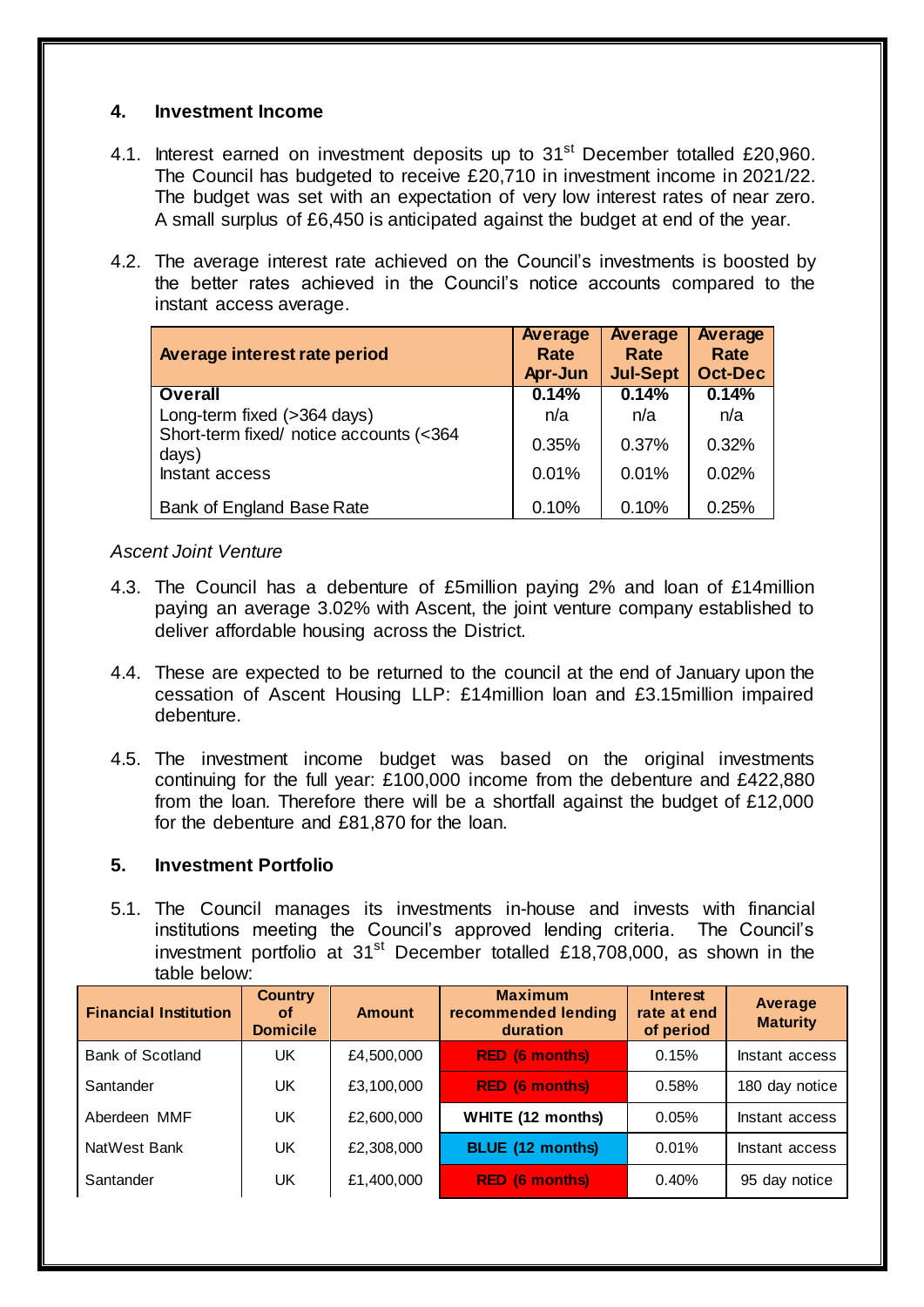| <b>Federated MMF</b>              | UK | £1,300,000  | <b>WHITE (12 months)</b> | 0.03% | Instant access |
|-----------------------------------|----|-------------|--------------------------|-------|----------------|
| Standard Chartered<br>Sustainable | UK | £1,000,000  | <b>RED (6 months)</b>    | 0.08% | 6 months fixed |
| Lloyds Bank                       | UK | £1,000,000  | <b>RED (6 months)</b>    | 0.05% | 95 day notice  |
| Barclays 'Green'                  | UK | £1,000,000  | <b>RED (6 months)</b>    | 0.10% | 65 day notice  |
| Barclays 'Green'                  | UK | £500,000    | <b>RED (6 months)</b>    | 0.30% | 95 day notice  |
| <b>TOTAL</b>                      |    | £18,708,000 |                          |       |                |

*MMF = Money Market Fund*

5.2. The average balance of funds available for investment for the year up to  $31<sup>st</sup>$ December was £19.7million. Both average balances for the year and the total portfolio are larger than usual due to Covid 19 grants being held whilst business grant schemes are administered. The net balance of funds held at the end of December was £1.7million.

### *Ethical investing*

5.3. The Council currently holds £2,500,000 in financial investments with Environmental, Social and Governance (ESG) links, sometimes known as Ethical Investing and encompassing the Climate Change agenda. These are included in the investment portfolio table above, but are also highlighted here:

| <b>Product</b>                                                      | <b>Amount</b> | <b>ESG merits</b>                                                                                                                                                                                                                                                                                                                                                                                                                                                                                                                                                                         |  |  |  |  |
|---------------------------------------------------------------------|---------------|-------------------------------------------------------------------------------------------------------------------------------------------------------------------------------------------------------------------------------------------------------------------------------------------------------------------------------------------------------------------------------------------------------------------------------------------------------------------------------------------------------------------------------------------------------------------------------------------|--|--|--|--|
| Barclays 'Green'<br>(95 day notice<br>account)                      | £500,000      | Linked to Barclays' Green Bond Purchasing Programme which<br>covers 'a variety of thematic projects including energy efficiency,<br>renewable energy, green transport, sustainable food, agriculture                                                                                                                                                                                                                                                                                                                                                                                      |  |  |  |  |
| Barclays 'Green'<br>(65 day notice<br>account)                      | £1,000,000    | and forestry, waste management and greenhouse gas emission<br>reduction'.                                                                                                                                                                                                                                                                                                                                                                                                                                                                                                                 |  |  |  |  |
| Standard Chartered<br>'Sustainable' Deposit<br>(6 month fixed term) | £1,000,000    | Standard Chartered operate this product under their 'Green and<br>Sustainable Product Framework', which includes 'No poverty; zero<br>hunger; good health and well-being; quality education; gender<br>equality; clean water and sanitation; affordable and clean energy;<br>decent work and economic growth; industry, innovation and<br>infrastructure; reduced inequalities; sustainable cities and<br>communities; responsible consumption and production; climate<br>action; life below water; life on land; peace, justice and strong<br>institutions; partnerships for the goals'. |  |  |  |  |
| TOTAL                                                               | £2,500,000    | 13.36% of total portfolio                                                                                                                                                                                                                                                                                                                                                                                                                                                                                                                                                                 |  |  |  |  |

### **6. Borrowing Position**

6.1. In accordance with the Local Government Act 2003, it is a statutory duty of the Council to determine and keep under review how much it can afford to borrow. Therefore, the Council establishes 'affordable borrowing limits' as part of the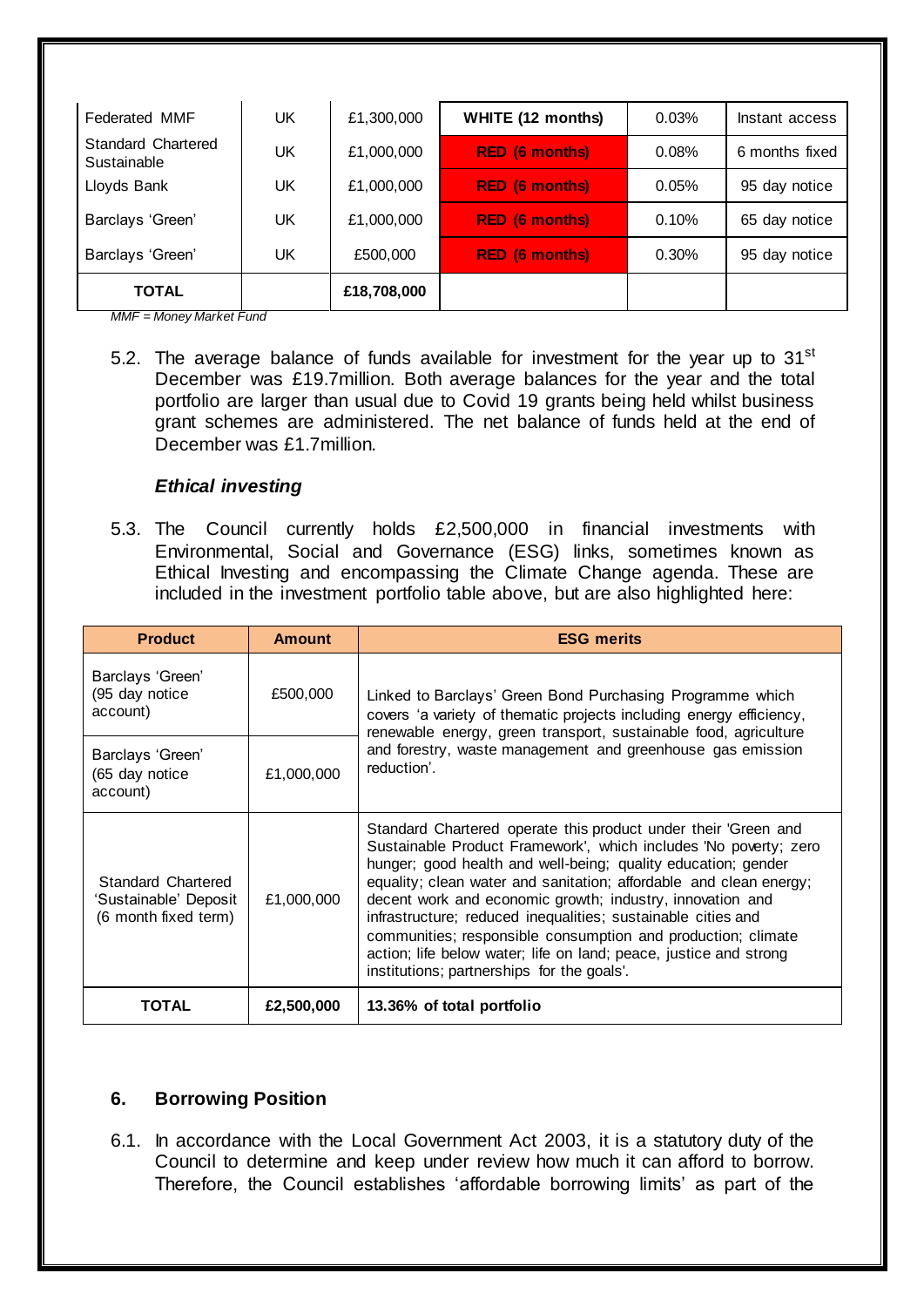prudential indicators within the approved TMSS.

- 6.2. The Council's external borrowing at the start of the year was £15million. £7million of local authority borrowing has matured during the year; none has been refinanced.
- 6.3. A new capital loan (service investment) to Your Housing Limited of £10million is anticipated as part of the capital programme at the end of January 2022. This is expected to be funded in part by capital receipts; external borrowing from the PWLB and the remainder through internal borrowing. Costs associated with this are offset by income resulting in an overall net income of £40,020.
- 6.4. Refinancing and other new borrowing will be kept under review during the year as the capital programme is carried out, alongside views about cash flow and opportunities to take borrowing at cheap levels vs internal borrowing in the low interest income environment.
- 6.5. Average borrowing during the year is anticipated to be £11.9million with interest at 0.89%. There is an overall saving forecast of £89,550 against the borrowing cost budget of £224,580.
- 6.6. The 'operational boundary' (£33,049,000) and 'authorised limit' (£34,549,000) indicators govern the maximum level of external borrowing to fund the capital programme, plus any short-term liquidity requirements. They were set through the Treasury Management Strategy Statement to account for the general fund borrowing requirement; an allowance for borrowing to cover short-term liquidity; and funding of the loan to the Joint Venture Company, Ascent. The current level of borrowing is well within prudential limits.
- 6.7. The maturity profile of the loans is considered when undertaking external borrowing to ensure maturity dates are evenly spread so that the Council is not exposed to a substantial re-financing requirement at any one time, when interest rates could be high. The graph below details the maturity profile of current loans.